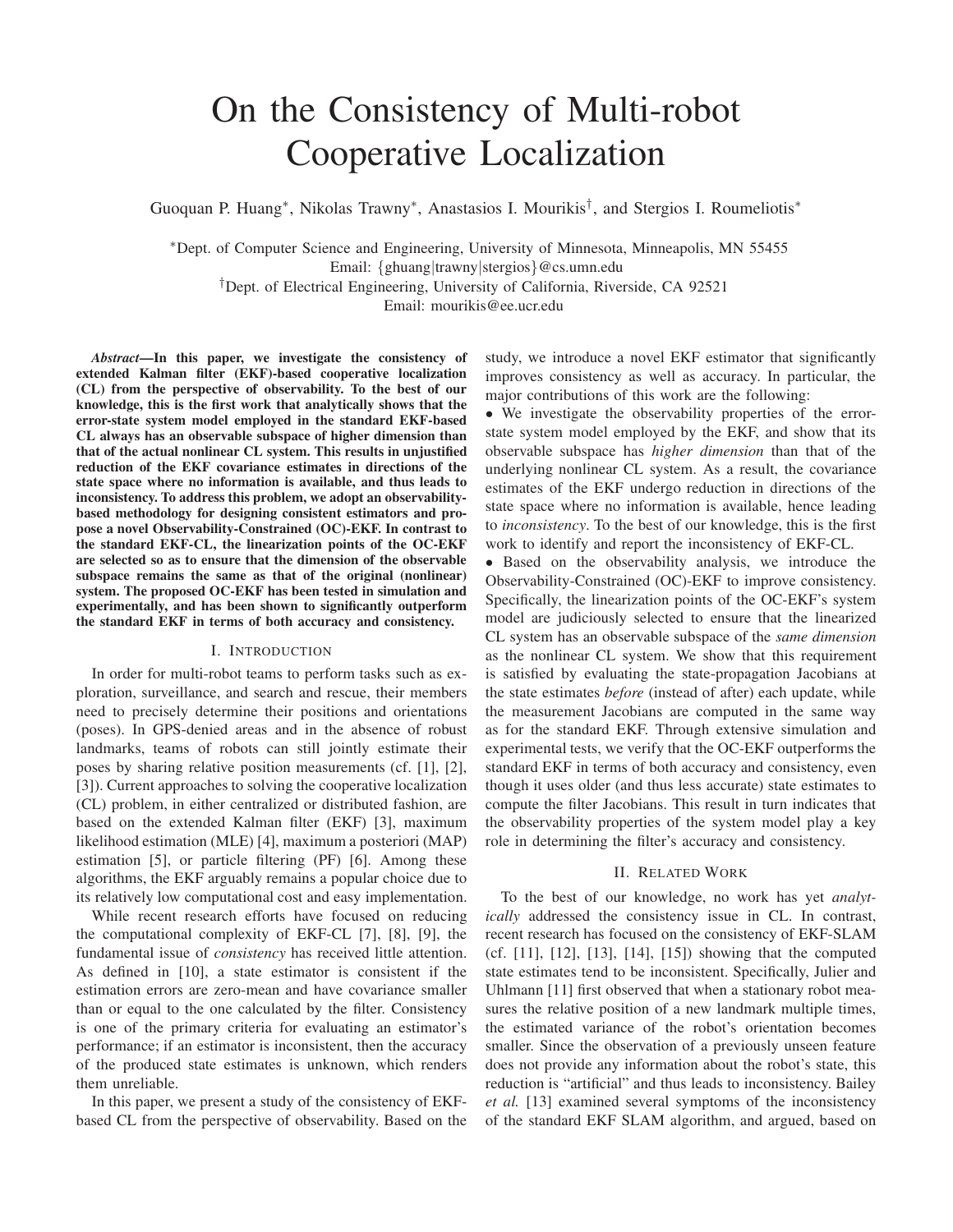simulation results, that the uncertainty in the robot orientation is the main cause of the inconsistency of EKF-SLAM. Huang and Dissanayake [14] extended the analysis of [11] to the case of a robot observing a landmark from two positions (i.e., the robot observes a landmark, moves and then re-observes the landmark), and proposed a constraint that the filter Jacobians must satisfy to allow for consistent estimation. They also showed that this condition is generally violated, due to the fact that the filter Jacobians at different time instants are computed using different estimates for the same state variables.

In our previous work [15], we conducted a theoretical analysis of EKF-SLAM inconsistency and identified as a fundamental cause the mismatch in the dimensions of the observable subspaces between the linearized system, employed by the EKF, and the underlying nonlinear system. Furthermore, we introduced the First Estimates Jacobian (FEJ)-EKF, which significantly outperforms the standard EKF and the robocentric mapping algorithm [12], in terms of both accuracy and consistency. The FEJ-EKF solution to the SLAM inconsistency problem was reached by imposing constraints inferred from the system observability analysis, and can serve as a model for a new methodology for designing consistent estimators for nonlinear systems. Such an approach is therefore employed in this work for addressing the inconsistency of EKF-CL.

We should note that a recent publication by Bahr *et al.* [16] addresses a related but different problem, namely the consistency of a distributed CL algorithm due to re-use of information. In the decentralized estimation scheme of [16], the cross-correlations between the state estimates of different robots are not estimated. However, it is well-known that if cross-correlations between robots are not properly taken into account during filter updates, inconsistency can arise [6], [17]. The algorithm in [16] avoids inconsistency by maintaining a careful record of past robot-to-robot measurement updates. In contrast to the above fully decentralized scenario, in our work the cross-correlation terms are maintained in the filter, and the EKF employed for estimation is optimal, except for the inaccuracies introduced by linearization. Our work focuses on identifying and addressing the cause of inconsistency of this EKF-based CL estimator.

## III. STANDARD EKF-BASED CL

In this section, we present the equations of 2D EKF-CL with general system and measurement models.<sup>1</sup> In particular, in the standard formulation of CL, the state vector comprises the N robot poses expressed in the global frame of reference. Thus, at time-step  $k$  the state vector is given by:

$$
\mathbf{x}_k = \begin{bmatrix} \mathbf{x}_{1_k}^T & \dots & \mathbf{x}_{N_k}^T \end{bmatrix}^T
$$
 (1)

where  $\mathbf{x}_{i_k} \triangleq [\mathbf{p}_{i_k}^T \quad \phi_{i_k}]^T$  denotes the *i*th robot pose (position and orientation). In general, EKF-CL recursively evolves in two steps: propagation and update, based on the discrete-time system and measurement models, respectively.

# *A. EKF Propagation*

In the propagation step, each robot processes its odometry measurements to obtain an estimate of the pose change between two consecutive time steps, which is then employed in the EKF to propagate the robot state estimate. The EKF propagation equations are given by:<sup>2</sup>

$$
\hat{\mathbf{p}}_{i_{k+1|k}} = \hat{\mathbf{p}}_{i_{k|k}} + \mathbf{C}(\hat{\phi}_{i_{k|k}}) \cdot {}^{k}\hat{\mathbf{p}}_{i_{k+1}} \tag{2}
$$

$$
\hat{\phi}_{i_{k+1|k}} = \hat{\phi}_{i_{k|k}} + {}^{k}\hat{\phi}_{i_{k+1}} \tag{3}
$$

for all  $i = 1, ..., N$ . In the above expressions,  $C(\cdot)$  denotes the 2 × 2 rotation matrix, and  ${}^k\hat{\mathbf{x}}_{i_{k+1}} \stackrel{\sim}{=} [{}^k\hat{\mathbf{p}}_{i_{k+1}}^T \quad {}^k\hat{\phi}_{i_{k+1}}]^T$  is the odometry-based estimate of the ith robot's motion between time-steps k and  $k + 1$ , expressed with respect to the robot's frame of reference at time-step  $k$ . This estimate is corrupted by zero-mean, white Gaussian noise  $\mathbf{w}_{i_k} = {}^k \mathbf{x}_{i_{k+1}} - {}^k \hat{\mathbf{x}}_{i_{k+1}}$ , with covariance  $\mathbf{Q}_k$ . Clearly this system model is nonlinear, and can be described by the following generic nonlinear function:

$$
\mathbf{x}_{i_{k+1}} = \mathbf{f}(\mathbf{x}_{i_k}, {^k\hat{\mathbf{x}}}_{i_{k+1}} + \mathbf{w}_{i_k})
$$
(4)

In addition to the state propagation equations, the linearized error-state propagation equation is necessary for the EKF:

$$
\tilde{\mathbf{x}}_{i_{k+1|k}} = \mathbf{\Phi}_{i_k} \tilde{\mathbf{x}}_{i_{k|k}} + \mathbf{G}_{i_k} \mathbf{w}_{i_k}
$$
\n(5)

In the above expression,  $\mathbf{\Phi}_{i_k}$  and  $\mathbf{G}_{i_k}$  are obtained by linearization of the state propagation equations (2)-(3):

$$
\mathbf{\Phi}_{i_k} = \begin{bmatrix} \mathbf{I}_2 & \mathbf{J} \left( \hat{\mathbf{p}}_{i_{k+1|k}} - \hat{\mathbf{p}}_{i_{k|k}} \right) \\ \mathbf{0}_{1 \times 2} & 1 \end{bmatrix}
$$
 (6)

$$
\mathbf{G}_{i_k} = \begin{bmatrix} \mathbf{C}(\hat{\phi}_{i_{k|k}}) & \mathbf{0}_{2\times 1} \\ \mathbf{0}_{1\times 2} & 1 \end{bmatrix}
$$
 (7)

where we have employed the identity  $\mathbf{C}(\hat{\phi}_{i_{k|k}}) \cdot {}^{k}\hat{\mathbf{p}}_{i_{k+1}} =$  $\hat{\mathbf{p}}_{i_{k+1|k}} - \hat{\mathbf{p}}_{i_{k|k}}$ , and  $\mathbf{J} \triangleq \begin{bmatrix} 0 & -1 \\ 1 & 0 \end{bmatrix}$ .

By stacking all  $N$  robots' states to create the state vector for the entire system, we have

$$
\mathbf{\tilde{x}}_{k+1|k}
$$

$$
= \begin{bmatrix} \Phi_{1_k} & \cdots & 0 \\ \vdots & \ddots & \vdots \\ 0 & \cdots & \Phi_{N_k} \end{bmatrix} \begin{bmatrix} \tilde{\mathbf{x}}_{1_k|k} \\ \vdots \\ \tilde{\mathbf{x}}_{N_k|k} \end{bmatrix} + \begin{bmatrix} \mathbf{G}_{1_k} & \cdots & 0 \\ \vdots & \ddots & \vdots \\ 0 & \cdots & \mathbf{G}_{N_k} \end{bmatrix} \begin{bmatrix} \mathbf{w}_{1_k} \\ \vdots \\ \mathbf{w}_{N_k} \end{bmatrix}
$$
  
\n $\triangleq \Phi_k \tilde{\mathbf{x}}_{k|k} + \mathbf{G}_k \mathbf{w}_k$  (8)

It is important to point out that the form of the propagation equations presented above is general, and holds for any robot kinematic model (e.g., unicycle, bicycle, or Ackerman).

<sup>&</sup>lt;sup>1</sup>For the purpose of the consistency study and in order to simplify the derivations, in this paper we focus on centralized EKF-CL. Note that distributed implementation [3] does not alter the system properties.

<sup>&</sup>lt;sup>2</sup>Throughout this paper the subscript  $\ell |k|$  refers to the estimate of a quantity at time-step  $\ell$ , after all measurements up to time-step  $k$  have been processed, while the superscript  $(ij)$  refers to the relative measurement from robot  $i$ to robot j.  $\hat{x}$  is used to denote the estimate of a random variable  $x$ , while  $\tilde{x} = x - \hat{x}$  is the error in this estimate.  $\mathbf{0}_{m \times n}$  and  $\mathbf{1}_{m \times n}$  denote  $m \times n$ matrices of zeros and ones, respectively, while  $\mathbf{I}_n$  is the  $n \times n$  identity matrix.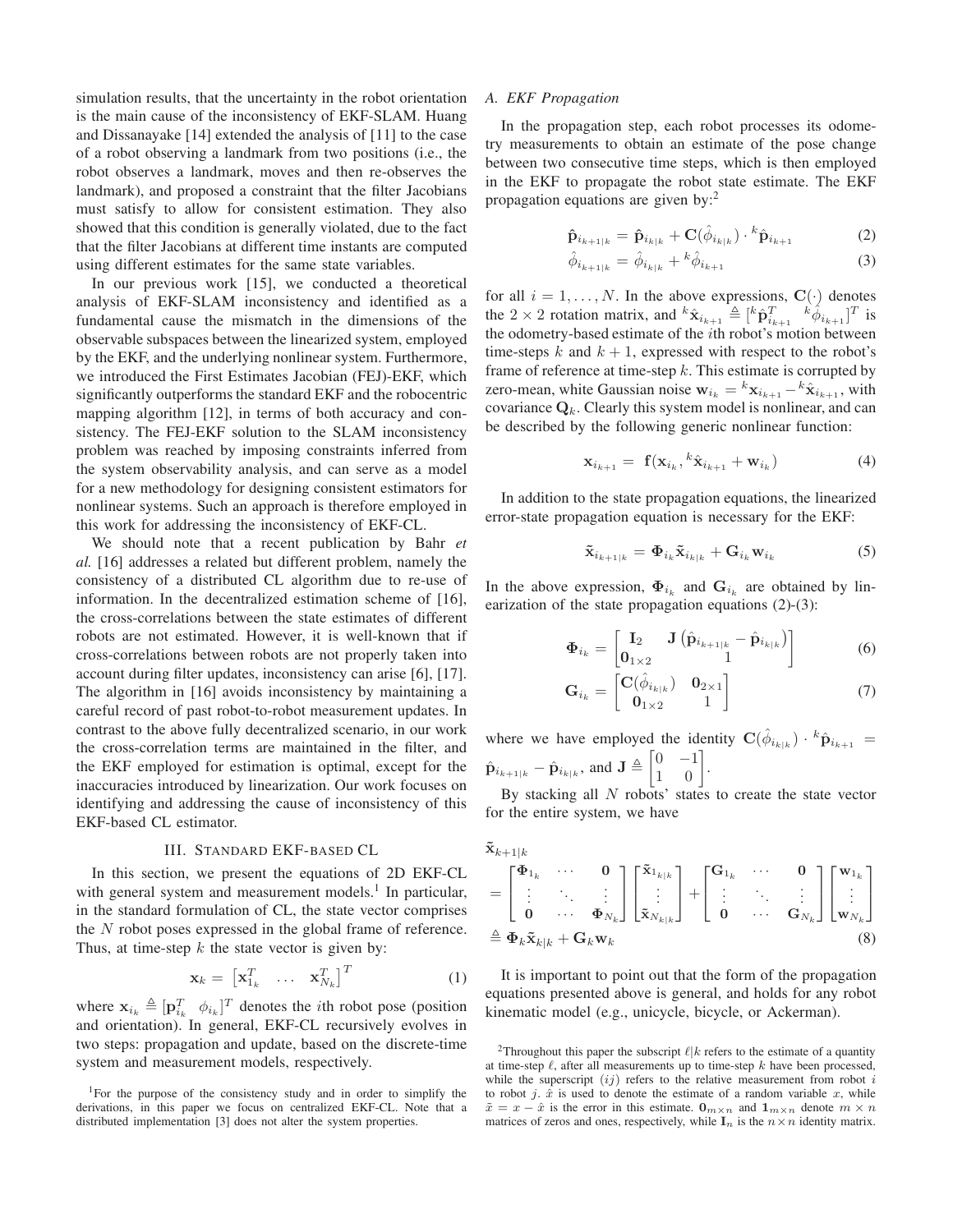# *B. EKF Update*

The measurements used for updates in CL are always a function of the relative pose of the observed robot  $j$  with respect to the observing robot  $i$ :

$$
\mathbf{z}_{k}^{(ij)} = \mathbf{h}(\mathbf{x}_{i_k}, \mathbf{x}_{j_k}) + \mathbf{v}_{k}^{(ij)} = \mathbf{h} \left( ^i \mathbf{x}_{j_k} \right) + \mathbf{v}_{k}^{(ij)} \tag{9}
$$

where  ${}^{i}\mathbf{x}_{j_k} \triangleq \begin{bmatrix} {}^{i}\mathbf{p}_{j_k} \\ {}^{i}\!{}_{k_k} \end{bmatrix}$  $^{i}\phi_{j_k}$  $\bigg] = \bigg[ \begin{matrix} \mathbf{C}^T (\phi_{i_k}) (\mathbf{p}_{j_k} - \mathbf{p}_{i_k}) \ \downarrow \end{matrix}$  $\phi_{j_k} - \phi_{i_k}$  $\int$  is the relative pose of the observed robot  $j$  with respect to the observing robot *i* at time-step *k*, and  $\mathbf{v}_k^{(ij)}$  is zero-mean Gaussian noise with covariance  $\mathbf{R}_k^{(ij)}$  associated with the measurement  $\mathbf{z}_k^{(ij)}$ . In this work, we allow h to be *any* measurement function. For instance,  $\mathbf{z}_k^{(ij)}$  $k_k^{(ij)}$  can be a direct measurement of relative pose, a pair of distance and bearing measurements, bearing-only measurements from monocular cameras, etc. In general, the measurement function is nonlinear, and hence it is linearized for use in the EKF. The linearized measurement-error equation is given by:

$$
\tilde{\mathbf{z}}_k^{(ij)} \simeq \begin{bmatrix} \mathbf{0} & \cdots & \mathbf{H}_{i_k}^{(ij)} & \cdots & \mathbf{H}_{j_k}^{(ij)} & \cdots & \mathbf{0} \end{bmatrix} \tilde{\mathbf{x}}_{k|k-1} + \mathbf{v}_k^{(ij)} \n\triangleq \mathbf{H}_k^{(ij)} \tilde{\mathbf{x}}_{k|k-1} + \mathbf{v}_k^{(ij)}
$$
\n(10)

where  $\mathbf{H}_{i_k}^{(ij)}$  and  $\mathbf{H}_{j_k}^{(ij)}$  are the Jacobians of h with respect to the *i*th and *j*th robot poses, respectively, evaluated at the state estimate  $\hat{\mathbf{x}}_{k|k-1}$ . Using the chain rule of differentiation, these are computed as:

$$
\mathbf{H}_{i_k}^{(ij)} = -(\nabla \mathbf{h}_k^{(ij)}) \mathbf{A}(\hat{\phi}_{i_{k|k-1}}) \begin{bmatrix} \mathbf{I}_2 & \mathbf{J}(\hat{\mathbf{p}}_{j_{k|k-1}} - \hat{\mathbf{p}}_{i_{k|k-1}}) \\ \mathbf{0}_{1 \times 2} & 1 \end{bmatrix}
$$
(11)

$$
\mathbf{H}_{j_k}^{(ij)} = (\nabla \mathbf{h}_k^{(ij)}) \mathbf{A}(\hat{\phi}_{i_{k|k-1}})
$$
\n(12)

where  $\mathbf{A}(\hat{\phi}_{i_{k|k-1}}) \triangleq \begin{bmatrix} \mathbf{C}^T(\hat{\phi}_{i_{k|k-1}}) & \mathbf{0}_{2\times 1} \\ \mathbf{0}_{i_{k|k-1}} & 1 \end{bmatrix}$  $0_{1\times 2}$  1 , and  $\nabla \mathbf{h}_k^{(ij)}$  denotes the Jacobian of h with respect to the vector  ${}^{i}x_{i}$ evaluated at the state estimate  $\hat{\mathbf{x}}_{k|k-1}$ .

#### IV. CL OBSERVABILITY ANALYSIS

In this section, we perform an observability analysis for the EKF-CL system derived in the previous section, and compare its observability properties with those of the underlying nonlinear system. Based on this analysis, we draw conclusions about the consistency of the filter.

Martinelli and Siegwart [18] have shown that the underlying nonlinear system of CL in general has three unobservable degrees of freedom, corresponding to the global position and orientation. Thus, when the EKF is used for state estimation in CL, we would expect that the system model employed by the EKF also shares this property. However, in this section we show that this is not the case, since the unobservable subspace of the linearized error-state model of the standard EKF is generally only of dimension two.

Note that, in general, the Jacobian matrices  $\Phi_k$ ,  $\mathbf{G}_k$ , and  $H_k$  used in the EKF-CL linearized error-state model (cf.  $(8)$ ) and (10)) are defined as:

$$
\Phi_k = \nabla_{\mathbf{x}_k} \mathbf{f} \Big|_{\{\mathbf{x}_k^{\star},\mathbf{0}\}}, \ \mathbf{G}_k = \nabla_{\mathbf{w}_k} \mathbf{f} \Big|_{\{\mathbf{x}_k^{\star},\mathbf{0}\}}, \ \mathbf{H}_k = \nabla_{\mathbf{x}_k} \mathbf{h} \Big|_{\mathbf{x}_k^{\star}} \tag{13}
$$

In these expressions,  $x_k^*$  denotes the *linearization point* for the state  $x_k$ , used for evaluating the Jacobians, while a linearization point equal to the zero vector is chosen for the noise. The EKF employs the above linearized system model for propagating and updating the estimates of the covariance matrix, and thus the observability properties of this model affect the performance of the estimator.

The observability properties of the linearized error-state model of EKF-CL can be studied by examining the observability matrix for the time interval between time-steps  $k<sub>o</sub>$  and  $k_o + m$ , defined as [19]:

$$
\mathbf{M} \triangleq \begin{bmatrix} \mathbf{H}_{k_o} \\ \mathbf{H}_{k_o+1} \boldsymbol{\Phi}_{k_o} \\ \vdots \\ \mathbf{H}_{k_a+m} \boldsymbol{\Phi}_{k_a+m-1} \cdots \boldsymbol{\Phi}_{k_a} \end{bmatrix}
$$
(14)

$$
= \mathbf{M}(\mathbf{x}_{k_o}^*, \mathbf{x}_{k_o+1}^*, \dots, \mathbf{x}_{k_o+m}^*)
$$
(15)

The last expression makes explicit the fact that the observability matrix is a function of the linearization points used in computing all the Jacobians within the time interval  $[k_o, k_o+m]$ . In turn, this implies that *the choice of linearization points affects the observability properties* of the linearized error-state system of the EKF. This key fact is the basis of our analysis. In what follows, we discuss different possible choices for linearization, and the observability properties of the corresponding linearized systems.

### *A. Ideal EKF-CL*

Before considering the rank of the matrix M, which is constructed using the *estimated* values of the state in the filter Jacobians, it is interesting to study the observability properties of the "oracle", or "ideal" EKF (i.e., the filter whose Jacobians are evaluated using the *true* values of the state variables). In the following, all matrices evaluated using the true state values are denoted by the symbol " $\degree$ ".

For our derivations, it will be useful to define:

$$
\delta \mathbf{p}_{ij}(k,\ell) \triangleq \mathbf{p}_{i_k} - \mathbf{p}_{j_\ell} \tag{16}
$$

which is the difference between two robot positions at timesteps k and  $\ell$ . Using the above definition, we note that (cf. (6))

$$
\breve{\boldsymbol{\Phi}}_{i_{k_o+1}} \breve{\boldsymbol{\Phi}}_{i_{k_o}} = \begin{bmatrix} \mathbf{I}_2 & \mathbf{J} \boldsymbol{\delta} \mathbf{p}_{ii} (k_o + 2, k_o) \\ \mathbf{0}_{1 \times 2} & 1 \end{bmatrix}
$$
 (17)

Based on this identity, it is easy to show by induction that

$$
\breve{\Phi}_{i_{k_o+\ell-1}} \breve{\Phi}_{i_{k_o+\ell-2}} \cdots \breve{\Phi}_{i_{k_o}} = \begin{bmatrix} I_2 & J \delta p_{ii}(k_o+\ell, k_o) \\ 0_{1 \times 2} & 1 \end{bmatrix} (18)
$$

which holds for all  $\ell > 0$ .

In the ensuing analysis, we study the case of a two-robot team, and assume that both robots continuously observe each other during the time interval  $[k_o, k_o + m]$ . Note that this is not a necessary assumption and is made only to simplify the notation. The generalized analysis for the case where the team consists of an arbitrary number of robots is presented in [20].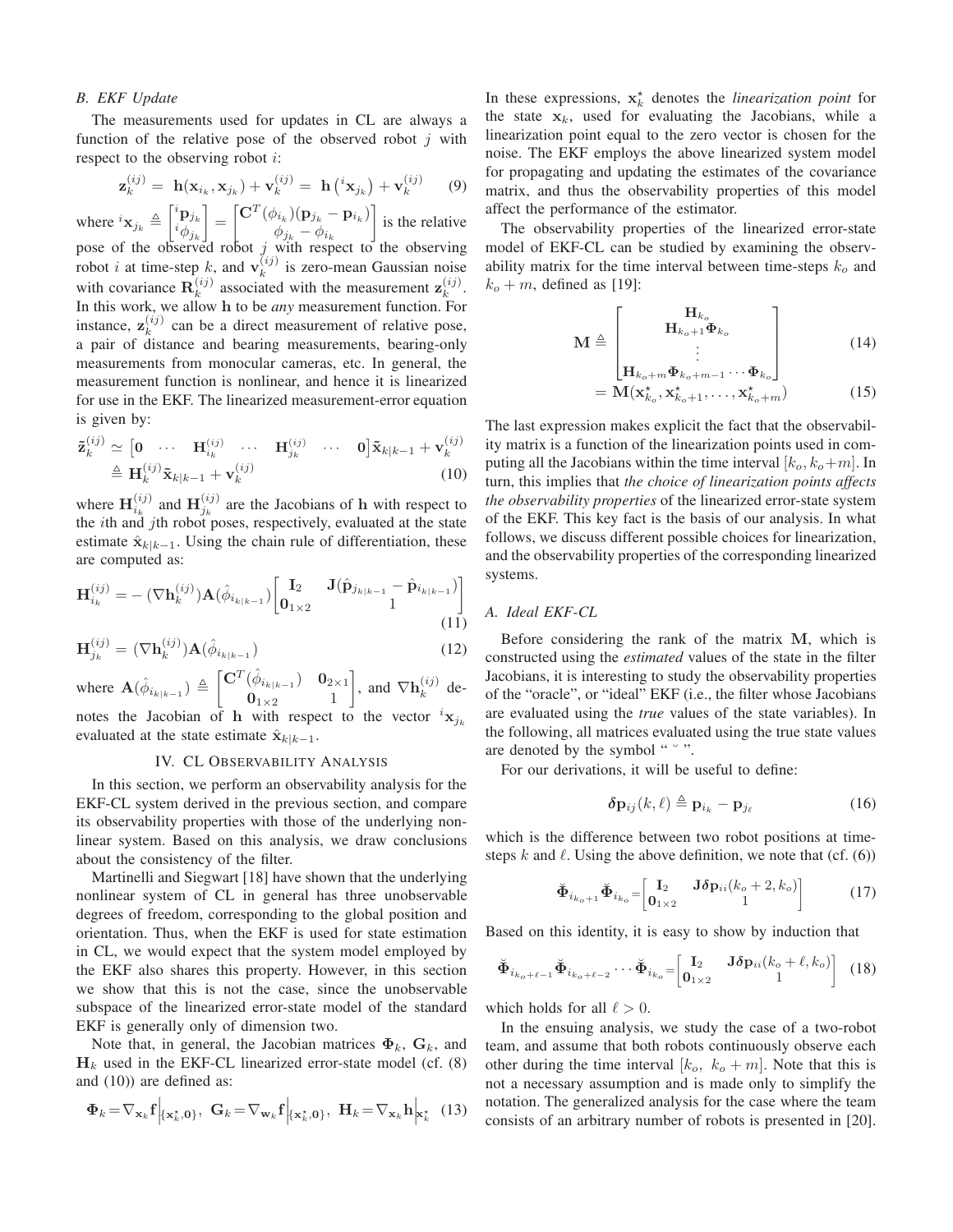The measurement Jacobian  $\check{H}_{k_0+\ell}$  in this case can be written as (cf. (11) and (12)):

$$
\check{H}_{k_o+\ell} = -\text{Diag}\left((\nabla \check{\mathbf{h}}_{k_o+\ell}^{(12)}) \mathbf{A}(\phi_{1_{k_o+\ell}}), (\nabla \check{\mathbf{h}}_{k_o+\ell}^{(21)}) \mathbf{A}(\phi_{2_{k_o+\ell}})\right) (19) \times \begin{bmatrix}\n\mathbf{I}_2 & \mathbf{J} \delta \mathbf{p}_{21}(k_o+\ell, k_o+\ell) & -\mathbf{I}_2 & \mathbf{0}_{2 \times 1} \\
\mathbf{0}_{1 \times 2} & 1 & \mathbf{0}_{1 \times 2} & -1 \\
-\mathbf{I}_2 & \mathbf{0}_{2 \times 1} & \mathbf{I}_2 & \mathbf{J} \delta \mathbf{p}_{12}(k_o+\ell, k_o+\ell) \\
\mathbf{0}_{1 \times 2} & -1 & \mathbf{0}_{1 \times 2} & 1\n\end{bmatrix}
$$

while the following identity is immediate (cf.  $(8)$  and  $(18)$ ):

$$
\begin{aligned}\n\breve{\Phi}_{k_o+\ell-1} & \breve{\Phi}_{k_o+\ell-2} \cdots \breve{\Phi}_{k_o} &= \\
& \begin{bmatrix}\n\mathbf{I}_2 & \mathbf{J} \delta \mathbf{p}_{11}(k_o+\ell,k_o) & \mathbf{0}_{2\times 2} & \mathbf{0}_{2\times 1} \\
\mathbf{0}_{1\times 2} & 1 & \mathbf{0}_{1\times 2} & 0 \\
\mathbf{0}_{2\times 2} & \mathbf{0}_{2\times 1} & \mathbf{I}_2 & \mathbf{J} \delta \mathbf{p}_{22}(k_o+\ell,k_o) \\
\mathbf{0}_{1\times 2} & 0 & \mathbf{0}_{1\times 2} & 1\n\end{bmatrix}\n\end{aligned} \tag{20}
$$

Multiplication of equations (19) and (20) yields:

$$
\check{H}_{k_o+\ell}\check{\Phi}_{k_o+\ell-1}\check{\Phi}_{k_o+\ell-2}\cdots\check{\Phi}_{k_o} = (21)
$$
\n
$$
-\text{Diag}\left((\nabla\check{\mathbf{h}}_{k_o+\ell}^{(12)})\mathbf{A}(\phi_{1_{k_o+\ell}}), (\nabla\check{\mathbf{h}}_{k_o+\ell}^{(21)})\mathbf{A}(\phi_{2_{k_o+\ell}})\right) \times
$$
\n
$$
\begin{bmatrix}\n\mathbf{I}_2 & \mathbf{J}\delta\mathbf{p}_{21}(k_o+\ell,k_o) & -\mathbf{I}_2 & -\mathbf{J}\delta\mathbf{p}_{22}(k_o+\ell,k_o) \\
\mathbf{0}_{1\times 2} & 1 & \mathbf{0}_{1\times 2} & -1 \\
-\mathbf{I}_2 & -\mathbf{J}\delta\mathbf{p}_{11}(k_o+\ell,k_o) & \mathbf{I}_2 & \mathbf{J}\delta\mathbf{p}_{12}(k_o+\ell,k_o) \\
\mathbf{0}_{1\times 2} & -1 & \mathbf{0}_{1\times 2} & 1\n\end{bmatrix}
$$
\n(21)

Using this result, the observability matrix of the ideal EKF-CL,  $\check{M}$ , can be obtained as (cf. (14)):

$$
\tilde{M} = -\frac{\text{Diag}\left((\nabla \check{h}_{k_o}^{(12)}) A(\phi_{1_{k_o}}), \cdots, (\nabla \check{h}_{k_o+m}^{(21)}) A(\phi_{2_{k_o+m}})\right)}{\tilde{D}} \times (22)
$$
\n
$$
\begin{bmatrix}\nI_2 & J \delta p_{21}(k_o, k_o) & -I_2 & 0_{2 \times 1} \\
-I_2 & 0_{2 \times 1} & I_2 & J \delta p_{12}(k_o, k_o) \\
0_{1 \times 2} & -1 & 0_{1 \times 2} & 1\n\end{bmatrix}
$$
\n
$$
\begin{bmatrix}\nI_2 & J \delta p_{21}(k_o + 1, k_o) & -I_2 & -J \delta p_{22}(k_o + 1, k_o) \\
0_{1 \times 2} & 1 & 0_{1 \times 2} & -1 \\
-I_2 & -J \delta p_{11}(k_o + 1, k_o) & I_2 & J \delta p_{12}(k_o + 1, k_o) \\
0_{1 \times 2} & -1 & 0_{1 \times 2} & 1\n\end{bmatrix}
$$
\n
$$
\begin{bmatrix}\nI_2 & J \delta p_{21}(k_o + m, k_o) & -I_2 & -J \delta p_{22}(k_o + m, k_o) \\
0_{1 \times 2} & 1 & 0_{1 \times 2} & 1 \\
-I_2 & -J \delta p_{11}(k_o + m, k_o) & I_2 & -J \delta p_{12}(k_o + m, k_o) \\
0_{1 \times 2} & -I_2 & -J \delta p_{11}(k_o + m, k_o) & I_2 & J \delta p_{12}(k_o + m, k_o) \\
0_{1 \times 2} & -I_2 & -J \delta p_{12}(k_o + m, k_o) & -I_2 & -J \delta p_{12}(k_o + m, k_o) \\
0_{1 \times 2} & -I_2 & -J \delta p_{12}(k_o + m, k_o) & -I_2 & -J \delta p_{12}(k_o + m, k_o) \\
0_{1 \times 2} & -I_2 & -J \delta p_{12}(k_o + m, k_o) & -I_2 & -J \delta p_{12}(k_o + m, k_o) \\
0_{1 \times 2} & -I_2 & -J \delta p_{12}(k_o + m, k_o) & -I_2 & -J \delta p_{12}(
$$

*Lemma 4.1:* The rank of the observability matrix, M, of the ideal EKF-CL is equal to 3.

*Proof:* The rank of the product of the matrices  $\tilde{D}$  and  $\check{\mathbf{U}}$  is given by (cf. (4.5.1) in [21]), rank $(\check{\mathbf{D}}\check{\mathbf{U}}) = \text{rank}(\check{\mathbf{U}}) \dim(\mathcal{N}(\mathbf{D}) \bigcap \mathcal{R}(\mathbf{U}))$ . By denoting  $\mathbf{U} \triangleq \begin{bmatrix} \mathbf{u}_1 & \cdots & \mathbf{u}_6 \end{bmatrix}$ , it is evident that  $\check{\mathbf{u}}_1 = -\check{\mathbf{u}}_4$ ,  $\check{\mathbf{u}}_2 = -\check{\mathbf{u}}_5$ , while  $\check{\mathbf{u}}_3 + \check{\mathbf{u}}_6 =$  $\alpha_1 \mathbf{u}_4 + \alpha_2 \mathbf{u}_5$ , where  $\begin{bmatrix} \alpha_1 & \alpha_2 \end{bmatrix}^T \triangleq -\mathbf{J} \delta \mathbf{p}_{21}(k_o, k_o)$ . We also note that  ${\{\check{\mathbf{u}}_i\}}_{i=4}^6$  are linearly independent. Therefore,  $\mathcal{R}(\breve{\mathbf{U}})$  = span  $\begin{bmatrix} \breve{\mathbf{u}}_4 & \breve{\mathbf{u}}_5 & \breve{\mathbf{u}}_6 \end{bmatrix}$ . Thus, rank $(\breve{\mathbf{U}})$  = 3. We now observe that in general  $\tilde{D}u_i \neq 0$ , for  $i = 4, 5, 6$ . Moreover any vector  $y \in \mathcal{R}(\check{U}) \setminus 0$  can be written as  $y = \beta_4 \mathbf{u}_4 + \beta_5 \mathbf{u}_5 + \beta_6 \mathbf{u}_6$  for some  $\beta_i \in \mathbb{R}$ , where  $\beta_i$ ,  $i = 4, 5, 6$ , are not simultaneously equal to zero. Thus, in general,  $\mathbf{\check{D}}\mathbf{y} = \beta_4 \mathbf{\check{D}} \mathbf{\check{u}}_4 + \beta_5 \mathbf{\check{D}} \mathbf{\check{u}}_5 + \beta_6 \mathbf{\check{D}} \mathbf{\check{u}}_6 \neq \mathbf{0}$ , which implies that y does not belong to the nullspace of  $\tilde{D}$ . Therefore,  $\dim(\mathcal{N}(\breve{\mathbf{D}}) \bigcap \mathcal{R}(\breve{\mathbf{U}})) = 0$ , and, finally, rank $(\breve{\mathbf{M}}) =$  $rank(\check{\mathbf{U}}) - dim(\mathcal{N}(\check{\mathbf{D}})) \bigcap \mathcal{R}(\check{\mathbf{U}})) = rank(\check{\mathbf{U}}) = 3.$ 

Most importantly, by inspection, it can be verified that a basis for the right nullspace of  $U$  (and thus for the right nullspace of  $M$ ) is given by:

$$
\mathcal{N}(\breve{\mathbf{M}}) = \operatorname*{span}_{\text{col.}} \begin{bmatrix} \mathbf{I}_2 & \mathbf{J} \mathbf{p}_{1_{k_o}} \\ \mathbf{0}_{1 \times 2} & 1 \\ \mathbf{I}_2 & \mathbf{J} \mathbf{p}_{2_{k_o}} \\ \mathbf{0}_{1 \times 2} & 1 \end{bmatrix} \triangleq \operatorname*{span} \begin{bmatrix} \mathbf{n}_1 & \mathbf{n}_2 & \mathbf{n}_3 \end{bmatrix} \tag{23}
$$

From the structure of the vectors  $n_1$  and  $n_2$  we see that a change in the state by  $\Delta x = \alpha n_1 + \beta n_2, \alpha, \beta \in \mathbb{R}$  corresponds to shifting the  $x - y$  plane by  $\alpha$  units along x, and by  $\beta$  units along  $y$ . Thus, if the two robots are shifted equally, the states x and  $x' = x + \Delta x$  will be indistinguishable given the relative measurements. To understand the physical meaning of  $n_3$ , we consider the case where the  $x - y$  plane is rotated by a small angle  $\delta\phi$ . Rotating the coordinate system transforms any point  $\mathbf{p} = [x \ y]^T$  to a point  $\mathbf{p}' = [x' \ y']^T$ , given by:

$$
\begin{bmatrix} x' \\ y' \end{bmatrix} = \mathbf{C}(\delta \phi) \begin{bmatrix} x \\ y \end{bmatrix} \simeq \begin{bmatrix} 1 & -\delta \phi \\ \delta \phi & 1 \end{bmatrix} \begin{bmatrix} x \\ y \end{bmatrix} = \begin{bmatrix} x \\ y \end{bmatrix} + \delta \phi \begin{bmatrix} -y \\ x \end{bmatrix}
$$

where we have employed the small angle approximations  $\cos(\delta\phi) \simeq 1$  and  $\sin(\delta\phi) \simeq \delta\phi$ . Using this result, we see that if the plane containing the two robots is rotated by  $\delta\phi$ , the CL state vector will change to  $x' \simeq x + \delta \phi n_3$ , which indicates that n<sub>3</sub> corresponds to rotation of the  $x - y$  plane. This result implies that any such global rotation is unobservable, and will cause no change to the measurements. The preceding analysis for the meaning of the basis vectors of the unobservable subspace agrees with [18] as well as with intuition, which dictates that the *global coordinates* of the robots (rotation and translation) are unobservable, since the measurements only depend on the relative robot configurations.

# *B. Standard EKF-CL*

We now study the observability properties of the standard EKF-CL, in which the Jacobians are evaluated at the estimated state (i.e.,  $x_k^*$  is the latest state estimate). The following definitions will be useful for our derivations:

$$
\mathbf{d}\hat{\mathbf{p}}_i(k) \triangleq \hat{\mathbf{p}}_{i_{k|k}} - \hat{\mathbf{p}}_{i_{k|k-1}} \tag{24}
$$

$$
\Delta \hat{\mathbf{p}}_{ij}(k,\ell) \triangleq \hat{\mathbf{p}}_{i_{k|k-1}} - \hat{\mathbf{p}}_{j_{k_o|k_o-1}} - \sum_{\kappa=k_o}^{\ell} \mathbf{d} \hat{\mathbf{p}}_j(\kappa) \qquad (25)
$$

$$
\delta \hat{\mathbf{p}}_{ij}(k,\ell) \triangleq \hat{\mathbf{p}}_{i_{k|k-1}} - \hat{\mathbf{p}}_{j_{\ell|\ell-1}} \tag{26}
$$

where  $k_o$  is the first time instant of interest, and  $k, \ell \geq k_o$ . In the above expressions,  $d\hat{p}_i$  is the correction in the *i*th robot position estimate due to the EKF update at time-step k, while  $\delta \hat{\mathbf{p}}_{ij}$  is the estimated difference between two robot positions (cf. (16)) evaluated using the uncorrected estimates immediately after the respective propagation steps.

We start by deriving an expression analogous to that of  $(17)$ :

$$
\mathbf{\Phi}_{i_{k_o+1}}\mathbf{\Phi}_{i_{k_o}} = \begin{bmatrix} \mathbf{I}_2 & \mathbf{J}\mathbf{\Delta}\hat{\mathbf{p}}_{ii}(k_o+2, k_o+1) \\ \mathbf{0}_{1\times 2} & 1 \end{bmatrix}
$$
 (27)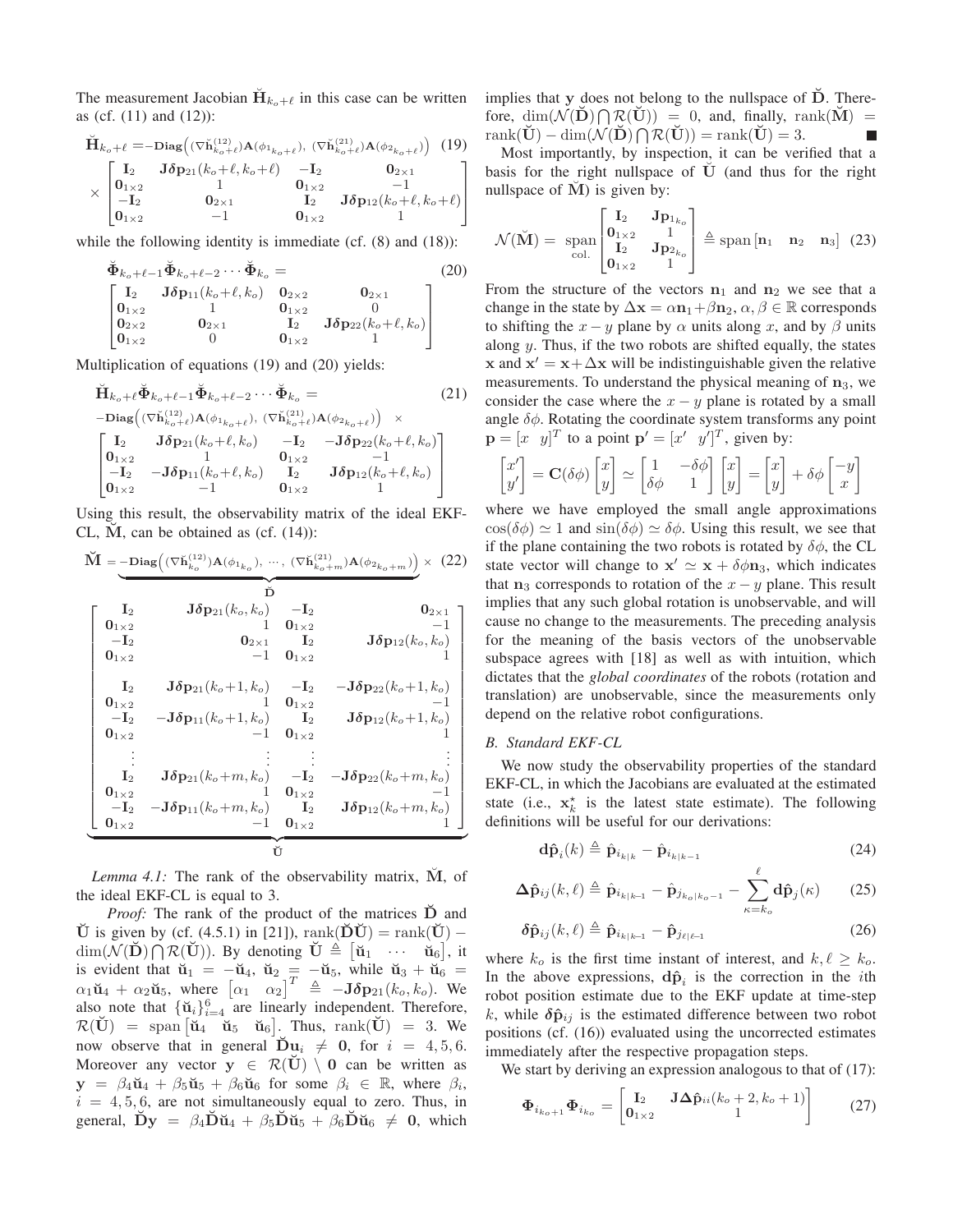Using induction, we can show that:

$$
\mathbf{\Phi}_{i_{k_o+\ell-1}}\mathbf{\Phi}_{i_{k_o+\ell-2}}\cdots\mathbf{\Phi}_{i_{k_o}} = \begin{bmatrix} \mathbf{I}_2 & \mathbf{J}\mathbf{\Delta}\mathbf{\hat{p}}_{ii}(k_o+\ell, k_o+\ell-1) \\ \mathbf{0}_{1\times 2} & 1 \end{bmatrix}
$$

for  $\ell > 0$ . As a result, the following identity is immediate:

$$
\Phi_{k_o+\ell-1}\Phi_{k_o+\ell-2}\cdots\Phi_{k_o} = (28)
$$
\n
$$
\begin{bmatrix}\nI_2 & J\Delta\hat{p}_{11}(k_o+\ell,k_o+\ell-1) & 0_{2\times 2} & 0_{2\times 1} \\
0_{1\times 2} & 1 & 0_{1\times 2} & 0 \\
0_{2\times 2} & 0_{2\times 1} & I_2 & J\Delta\hat{p}_{22}(k_o+\ell,k_o+\ell-1) \\
0_{1\times 2} & 0 & 0_{1\times 2} & 1\n\end{bmatrix}
$$
\n(28)

The measurement Jacobian now is given by (cf. (19)):

$$
\mathbf{H}_{k_o+\ell} = (29)
$$
\n
$$
-\text{Diag}((\nabla \mathbf{h}_{k_o+\ell}^{(12)}) \mathbf{A}(\hat{\phi}_{1_{k_o+\ell|k_o+\ell-1}}), (\nabla \mathbf{h}_{k_o+\ell}^{(21)}) \mathbf{A}(\hat{\phi}_{2_{k_o+\ell|k_o+\ell-1}}))
$$
\n
$$
\times \begin{bmatrix}\n\mathbf{I}_2 & \mathbf{J}\delta \hat{\mathbf{p}}_{21}(k_o+\ell,k_o+\ell) & -\mathbf{I}_2 & \mathbf{0}_{2\times 1} \\
\mathbf{0}_{1\times 2} & 1 & \mathbf{0}_{1\times 2} & -1 \\
-\mathbf{I}_2 & \mathbf{0}_{2\times 1} & \mathbf{I}_2 & \mathbf{J}\delta \hat{\mathbf{p}}_{12}(k_o+\ell,k_o+\ell) \\
\mathbf{0}_{1\times 2} & -1 & \mathbf{0}_{1\times 2} & 1\n\end{bmatrix}
$$
\n(29)

Multiplication of (29) and (28) yields:

$$
\mathbf{H}_{k_o+\ell}\Phi_{k_o+\ell-1}\cdots\Phi_{k_o} = (30)
$$
\n
$$
-\text{Diag}((\nabla \mathbf{h}_{k_o+\ell}^{(12)})\mathbf{A}(\hat{\phi}_{1_{k_o+\ell|k_o+\ell-1}}), (\nabla \mathbf{h}_{k_o+\ell}^{(21)})\mathbf{A}(\hat{\phi}_{2_{k_o+\ell|k_o+\ell-1}})) \times
$$
\n
$$
\begin{bmatrix}\n\mathbf{I}_2 & \mathbf{J}\boldsymbol{\Delta}\hat{\mathbf{p}}_{21}(k_o+\ell,k_o+\ell-1) & -\mathbf{I}_2 & -\mathbf{J}\boldsymbol{\Delta}\hat{\mathbf{p}}_{22}(k_o+\ell,k_o+\ell-1) \\
\mathbf{0}_{1\times 2} & 1 & \mathbf{0}_{1\times 2} & -1 \\
-\mathbf{I}_2 & -\mathbf{J}\boldsymbol{\Delta}\hat{\mathbf{p}}_{11}(k_o+\ell,k_o+\ell-1) & \mathbf{I}_2 & \mathbf{J}\boldsymbol{\Delta}\hat{\mathbf{p}}_{12}(k_o+\ell,k_o+\ell-1) \\
\mathbf{0}_{1\times 2} & -1 & \mathbf{0}_{1\times 2} & 1\n\end{bmatrix}
$$

Thus, the observability matrix  $M$  (cf. (14)) can be written as:

$$
\mathbf{M} = (31)
$$
\n
$$
-\mathbf{Diag}\left((\nabla \mathbf{h}_{k_o}^{(12)}) \mathbf{A}(\hat{\phi}_{1_{k_o|k_o-1}}), \cdots, (\nabla \mathbf{h}_{k_o+m}^{(21)}) \mathbf{A}(\hat{\phi}_{2_{k_o+m|k_o+m-1}})\right) \times
$$

$$
\begin{bmatrix}I_2&J\delta\hat{p}_{21}(k_o,k_o)&-I_2&0_{2\times 1}\\0_{1\times 2}&1&0_{1\times 2}&-1\\-I_2&0_{2\times 1}&I_2&J\delta\hat{p}_{12}(k_o,k_o)\\0_{1\times 2}&-1&0_{1\times 2}&1\\0_{1\times 2}&1&0_{1\times 2}&-J\Delta\hat{p}_{22}(k_o+1,k_o)\\0_{1\times 2}&1&0_{1\times 2}&-J\Delta\hat{p}_{22}(k_o+1,k_o)\\0_{1\times 2}&-J\Delta\hat{p}_{11}(k_o+1,k_o)&I_2&J\Delta\hat{p}_{12}(k_o+1,k_o)\\0_{1\times 2}&-I&0_{1\times 2}&1\\ \vdots&\vdots&\vdots&\vdots&\vdots\\I_2&J\Delta\hat{p}_{21}(k_o+m,k_o+m-1)&-I_2&-J\Delta\hat{p}_{22}(k_o+m,k_o+m-1)\\0_{1\times 2}&1&0_{1\times 2}&-1\\-I_2&-J\Delta\hat{p}_{11}(k_o+m,k_o+m-1)&I_2&J\Delta\hat{p}_{12}(k_o+m,k_o+m-1)\\0_{1\times 2}&-I&0_{1\times 2}&1\\0_{1\times 2}&0&0&0\\ \end{bmatrix}
$$

By proceeding similarly to the proof of Lemma 4.1, it can be verified (cf. [20]) that in general rank( $M$ ) = rank( $U$ ) = 4. We thus see that the linearized error-state system model of the standard EKF-CL has different observability properties from that of the ideal EKF-CL. In particular, by processing the measurements collected in the time interval  $[k_o, k_o+m]$ , the EKF acquires information along the 4 directions of the state space corresponding to the observable subspace of the linearized system. However, the measurements actually provide information in only 3 directions of the state space (i.e., the robot-to-robot relative pose). This shows that the filter gains "spurious information" along unobservable directions of the underlying nonlinear CL system, which leads to inconsistency.

To probe further, we note that a basis of the right nullspace of  $M$  is given by (cf.  $(23)$ ):

$$
\mathcal{N}(\mathbf{M}) = \text{span}\begin{bmatrix} \mathbf{n}_1 & \mathbf{n}_2 \end{bmatrix} \tag{32}
$$

Recall that these two vectors correspond to shifting the  $x$  $y$  plane, while the direction corresponding to the rotation is "missing" from the unobservable subspace of the EKF system model (cf. (23)). Therefore, we see that the filter will gain "nonexistent" information about the robots' global orientation. This will lead to an unjustified reduction in the orientation uncertainty, which will, in turn, further reduce the uncertainty in all state variables. We point out that the *root cause* of the problem is that the linearization points used for computing the Jacobians in the standard EKF-CL are the latest state estimates (i.e., the linearization point corresponding to the same state variable changes after each propagation). This increases the dimension of the observable subspace, and thus fundamentally alters the properties of the estimation process.

# V. OBSERVABILITY CONSTRAINED (OC)-EKF CL

In the preceding section, it was shown that when the statepropagation Jacobians are evaluated using the latest state estimates, the EKF linearized error-state system model has an observable subspace of dimension higher than that of the actual CL system. This will always lead to unjustified reduction of the covariance estimates, and thus inconsistency. This issue is related to the problem of inconsistency of EKF-SLAM, which was identified in [15]. In that work, to address the problem, we proposed an observability-based methodology for designing consistent estimators for EKF-SLAM. The key idea of this approach is to select linearization points to ensure that the EKF linearized error-state system model has appropriate observability properties, even at the cost of sacrificing linearization accuracy if necessary (i.e., choosing a linearization point which may increase the linearization error). By doing so, the influx of spurious information along the erroneously observable direction of the state space is avoided, thus improving the consistency of the estimates. It is important to note that this solution can be used for designing consistent estimators for any nonlinear system. Therefore, in this work, we adopt this observability-based methodology to design a consistent EKF estimator, termed *Observability-Constrained (OC)-EKF* for CL. In particular, to guarantee the appropriate observability properties of the EKF linearized system model, we propose selecting the linearization points based on the following lemma:

*Lemma 5.1:* If the linearization points,  $\mathbf{x}_{i_{k+1}}^*$ ,  $\mathbf{x}_{i_k}^*$  and  $\mathbf{x}_{j_k}^*$ , at which the filter Jacobian matrices  $\Phi_{i_k} = \Phi_{i_k}(\mathbf{x}_{i_{k+1}}^*, \mathbf{x}_{i_k}^*)$ and  $\mathbf{H}_{k}^{(ij)} = \mathbf{H}_{k}(\mathbf{x}_{i_k}^{\star}, \mathbf{x}_{j_k}^{\star}),$  are evaluated, are selected as

$$
\mathbf{x}_{i_{k+1}}^{\star} = \hat{\mathbf{x}}_{i_{k+1|k}} \quad \mathbf{x}_{i_k}^{\star} = \hat{\mathbf{x}}_{i_{k|k-1}} \quad \mathbf{x}_{j_k}^{\star} = \hat{\mathbf{x}}_{j_{k|k-1}} \quad (33)
$$

then it is guaranteed that the EKF linearized error-state model has unobservable subspace of dimension 3.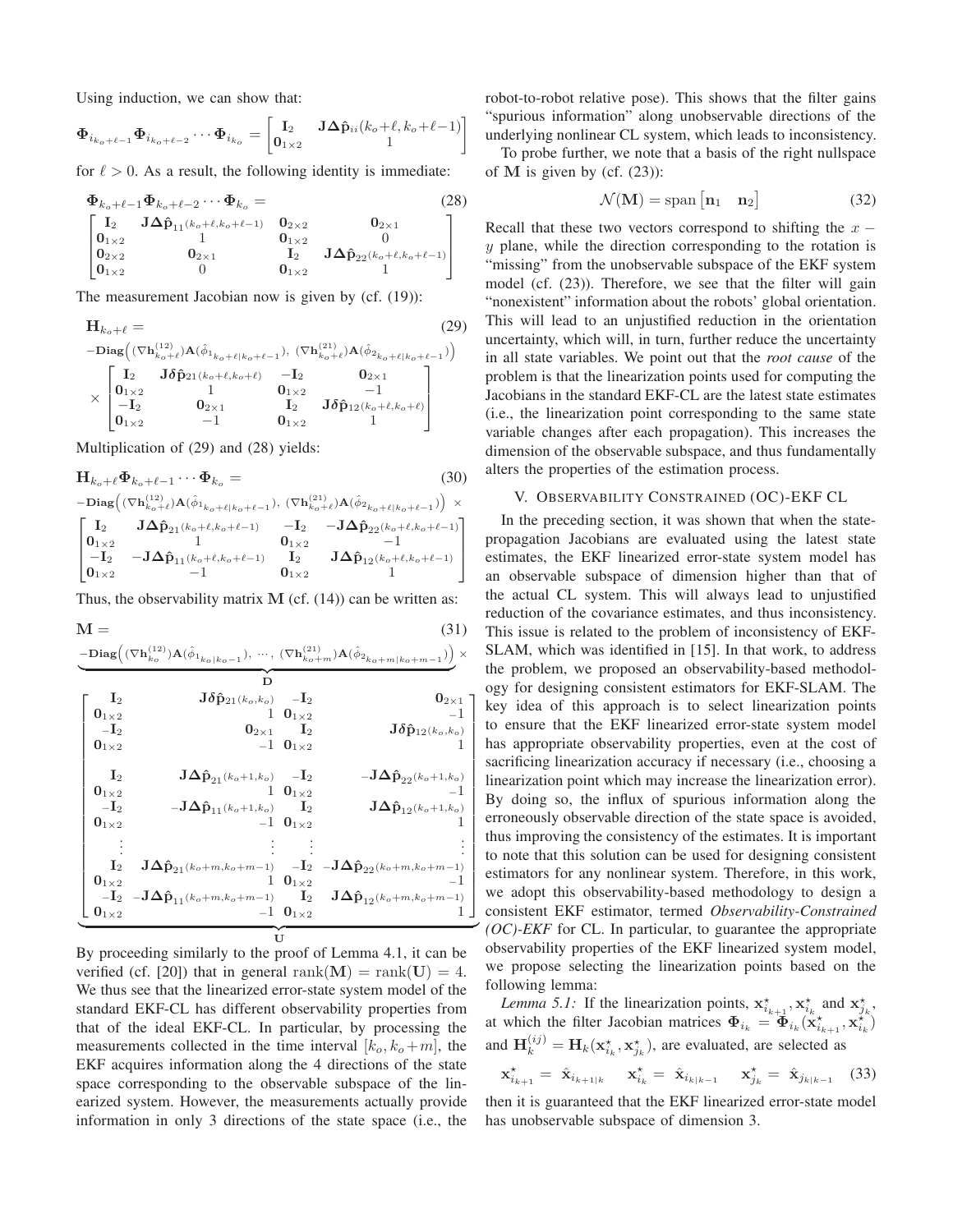*Proof:* Using the linearization points (33), the statepropagation Jacobian  $\Phi_{i_k}$  (cf. (6)) is now computed as:

$$
\mathbf{\Phi}_{i_k} = \begin{bmatrix} \mathbf{I}_2 & \mathbf{J} \left( \hat{\mathbf{p}}_{i_{k+1|k}} - \hat{\mathbf{p}}_{i_{k|k-1}} \right) \\ \mathbf{0}_{1 \times 2} & 1 \end{bmatrix}
$$
(34)

The difference compared to (6) in the standard EKF is that the robot position estimate prior to updating,  $\hat{p}_{i_{k|k-1}}$ , is used in place of the updated estimate,  $\hat{p}_{i_{k|k}}$ . In contrast, the measurement Jacobian,  $\mathbf{H}_k^{(ij)}$ , is computed in the same way as for the standard EKF (cf. (10)). As a result, using the definition of  $\delta \hat{p}_{ij}$  (26), the observability matrix of the OC-EKF becomes:

$$
\mathbf{M}' = \tag{35}
$$

$$
\qquad \qquad -\text{Diag}\Big((\nabla \textbf{h}_{k_o}^{(12)})\textbf{A}(\hat{\phi}_{1_{k_o | k_o - 1}}),\;\cdots,\;(\nabla \textbf{h}_{k_o + m}^{(21)})\textbf{A}(\hat{\phi}_{2_{k_o + m| k_o + m - 1}})\Big)\\
$$



It becomes evident that, compared to the observability matrix of the ideal EKF-CL (cf. (22)), the only difference arising in U' is that  $\delta \mathbf{p}_{ij}$  is replaced by its estimate  $\delta \hat{\mathbf{p}}_{ij}$ , for  $i, j = 1, 2$ . Thus, by a proof analogous to that of Lemma 4.1, we can show that rank $(M') = 3$ . Moreover, the nullspace of M' becomes:

$$
\mathcal{N}(\mathbf{M}') = \text{span}\begin{bmatrix} \mathbf{I}_2 & \mathbf{J}\hat{\mathbf{p}}_{1_{k_o|k_o-1}} \\ \mathbf{0}_{1\times 2} & 1 \\ \mathbf{I}_2 & \mathbf{J}\hat{\mathbf{p}}_{2_{k_o|k_o-1}} \\ \mathbf{0}_{1\times 2} & 1 \end{bmatrix}
$$
(36)

This implies that the error-state system model used by the OC-EKF has unobservable subspace of dimension 3. The above proof is for the case of a two-robot team. In the more general case of an N-robot team ( $N \ge 2$ ), it can be shown [20] that the corresponding observability matrix is of rank  $3N - 3$ , and thus its nullspace is also of dimension 3. L.

It is important to point out that, compared to the standard EKF, the *only* change in the OC-EKF is the way in which the state-propagation Jacobians are computed (cf. (34) vs. (6)), while the state estimate and covariance in the OC-EKF are propagated and updated in the same way as in the standard EKF. We also stress that the OC-EKF estimator is realizable and causal, as it does not require knowledge of the true state.

# VI. SIMULATION RESULTS

A series of Monte-Carlo comparison studies were conducted under various conditions to validate the preceding theoretical

analysis and the proposed OC-EKF. The metrics used to evaluate filter performance are: (i) the average root mean square (RMS) error, and (ii) the average normalized (state) estimation error squared (NEES) [10]. We compute these error metrics by averaging over all Monte Carlo runs for each time step. It is known that the NEES of an  $M$ -dimensional Gaussian random variable follows a  $\chi^2$  distribution with M degrees of freedom. Therefore, if a filter is consistent, we expect that the average NEES for each robot pose will be close to 3 for all  $k$ . The larger the deviation of the NEES from this value, the larger the inconsistency of the filter.

In the simulation tests, we consider the CL scenario in which four robots randomly move in an area of size  $20 \text{ m} \times 20 \text{ m}$ . 100 Monte Carlo simulations were performed, and during each run, all filters process the same data, to ensure a fair comparison. The three estimators compared are: (i) the ideal EKF, (ii) the standard EKF, and (iii) the OC-EKF.

For the results presented in this section, four identical robots with a simple differential drive model move on a planar surface, at a constant linear velocity of  $v = 0.25$  m/sec, while the rotational velocity is drawn from the uniform distribution over  $[-0.5, 0.5]$  rad/sec. The two drive wheels are equipped with encoders, which measure their revolutions and provide measurements of velocity (i.e., right and left wheel velocities,  $v_r$  and  $v_l$ , respectively), with standard deviation equal to  $\sigma = 5\%v$  for each wheel. These measurements are used to obtain linear and rotational velocity measurements for the robot, which are given by  $v = \frac{v_r + v_l}{2}$  and  $\omega = \frac{v_r - v_l}{a}$ , where  $a = 0.5$  m is the distance between the drive wheels. Thus, the standard deviations of the linear and rotational velocity measurements are  $\sigma_v = \frac{\sqrt{2}}{2}\sigma$  and  $\sigma_\omega = \frac{\sqrt{2}}{a}\sigma$ , respectively.

Each robot records distance and bearing measurements to all other robots. Note that for simplicity we assume that each robot can observe all others at every time step. However, this is not a necessary assumption, as the analysis can easily be extended to the case where multiple propagation steps occur between updates (e.g., limited sensing range, or different sampling frequencies between proprioceptive and exteroceptive sensors). The standard deviation of the distance measurement noise is equal to  $\sigma_d = 0.1$  m, while the standard deviation of the bearing measurement noise is set to  $\sigma_{\theta} = 5$  deg. It should be pointed out that the sensor-noise levels selected for the simulations are larger than what is typically encountered in practice. This was done purposefully, since larger noise levels lead to higher estimation errors, which make the effects of inconsistency more apparent.

The results of all filters for one of the robots are presented in Fig. 1 (the results for the other three robots are very similar and are omitted due to space limitations). Specifically, Fig. 1(a) shows the orientation estimation errors, obtained from a typical simulation. Clearly, the standard-EKF errors grow significantly faster than those of the ideal and the OC-EKF, which indicates that the standard EKF tends to diverge. Note also that although the orientation errors of the ideal and the OC-EKF remain well within their corresponding  $3\sigma$  bounds, those of the standard EKF exceed them. Most importantly, in contrast to those of the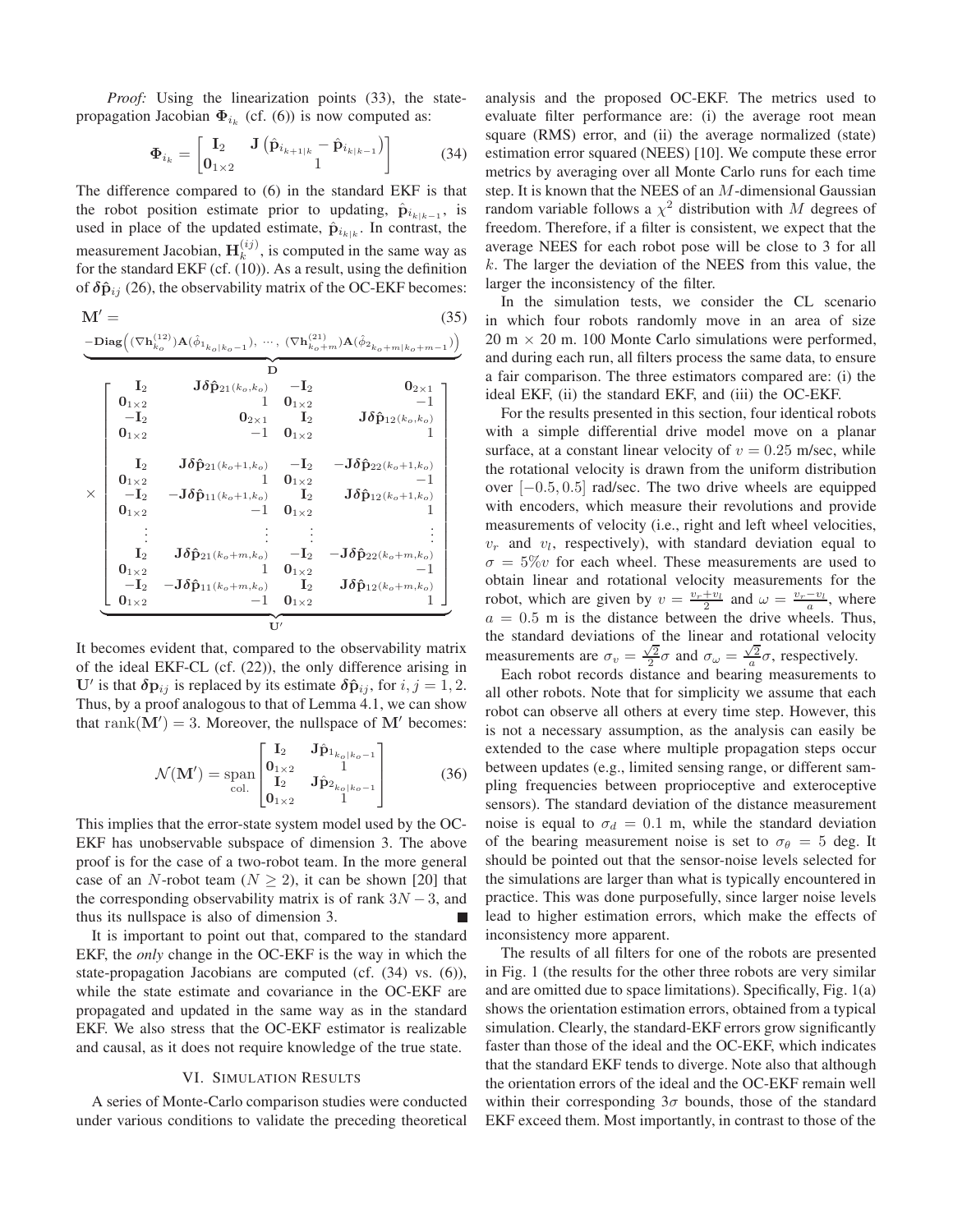

Fig. 1. Simulation results for one robot of a 4-robot team. The results for the other robots are similar to the ones presented here. (a) Orientation estimation errors vs. 3 $\sigma$  bounds obtained from one typical realization of the Monte Carlo simulations. The  $\sigma$  values are computed as the square-root of the corresponding element of the estimated covariance matrix. (b)-(c) Monte Carlo results of average NEES and RMS errors, respectively. In these two plots, the solid lines correspond to the ideal EKF, the solid lines with circles to the standard EKF, and the dash-dotted lines to the OC-EKF. Note that the NEES and RMS errors as well as the estimation errors of the ideal and the OC-EKF are almost identical, which makes the corresponding lines difficult to distinguish.

OC-EKF, the  $3\sigma$  bounds of the standard EKF remain almost *constant* as if the orientation of the robot was observable. However, as discussed in Section IV, the robots have no access to absolute orientation information and thus the orientation covariance should continuously grow (as is the case for the ideal and the OC-EKF). The results of Fig. 1(a) clearly demonstrate that the incorrect observability properties of the standard EKF cause an unjustified reduction of the orientation uncertainty.

Figs. 1(b)-1(c) show the average NEES and RMS errors. As evident, the performance of the OC-EKF is *almost identical* to that of the ideal EKF, and substantially better than the standard EKF, both in terms of RMS errors and NEES. This occurs even though the OC-EKF Jacobians are less accurate than those of the standard EKF, as explained in the preceding section. This fact indicates that the errors introduced by the use of inaccurate linearization points (for computing the Jacobians) have a less detrimental effect on consistency than the use of an error-state system model with observable subspace of dimension larger than that of the actual CL system.

#### VII. EXPERIMENTAL RESULTS

A real-world experiment was performed to further validate the presented analysis and the OC-EKF algorithm. During the test, a team of four Pioneer I robots moves in a rectangular area of 2.5 m  $\times$  4.5 m, within which the positions of the robots are tracked by an overhead camera. The vision system provides measurements of the robot poses in a global coordinate frame, which serve as the ground truth for evaluating the estimators' performance in terms of NEES and RMS errors. The standard deviation of the noise in these measurements is approximately 0.5 deg for orientation and 0.01 m, along each axis, for position. The robots were commanded to move at a constant velocity of  $v = 0.1$  m/sec while avoiding collision with the boundaries of the arena as well as with their teammates. In order to preserve legibility, only the first 200 sec of the four robot trajectories are shown in Fig. 2(a).

Although four robots of the same model were used, their wheel-encoders are not equally accurate. Specifically, during calibration, the velocity measurement errors, modeled as zero-mean white Gaussian noise processes, exhibited standard deviations ranging from  $\sigma_{v_{\text{min}}} = 3.8\%v$  for the most accurate odometer to  $\sigma_{v_{\rm max}} = 6.9\%v$  for the robot with the highest noise levels. Similarly, the standard deviations of the rotational velocity measurements assumed values between  $\sigma_{\omega_{\rm min}} = 0.0078$  rad/sec and  $\sigma_{\omega_{\rm max}} = 0.02$  rad/sec for the four robots. We observe that as a result of this variability of sensor characteristics, the experiment can be considered as involving a *heterogeneous* robot team.

Distance-bearing measurements are produced synthetically using the differences in the positions of the robots, as these are recorded by the overhead camera, expressed in the measuring robot's coordinate frame, with the addition of noise. For the experimental results shown in this section, the distance and bearing measurements are corrupted by zero-mean white Gaussian noise, with standard deviation  $\sigma_d = 0.05$  m for distance and  $\sigma_{\theta} = 2$  deg for bearing measurements, respectively. Pose estimation was run offline, and two filters were compared: (i) the standard EKF, and (ii) the proposed OC-EKF. Comparative results of the standard EKF and the proposed OC-EKF for one of the robots are presented in Figs. 2(b) and 2(c). The results for the other robots are similar to the ones presented here. From the experimental results it becomes clear that, just as in simulation, also in the real-world experiment the OC-EKF outperforms the standard EKF, in terms of both accuracy and consistency. Moreover, these results further support our conjecture that the mismatch in the dimension of the unobservable subspace between the linearized CL system and the underlying nonlinear system is a fundamental cause of filter inconsistency.

# VIII. CONCLUSIONS

In this paper, we have studied in depth the issue of consistency in EKF-based CL, from an observability perspective. By